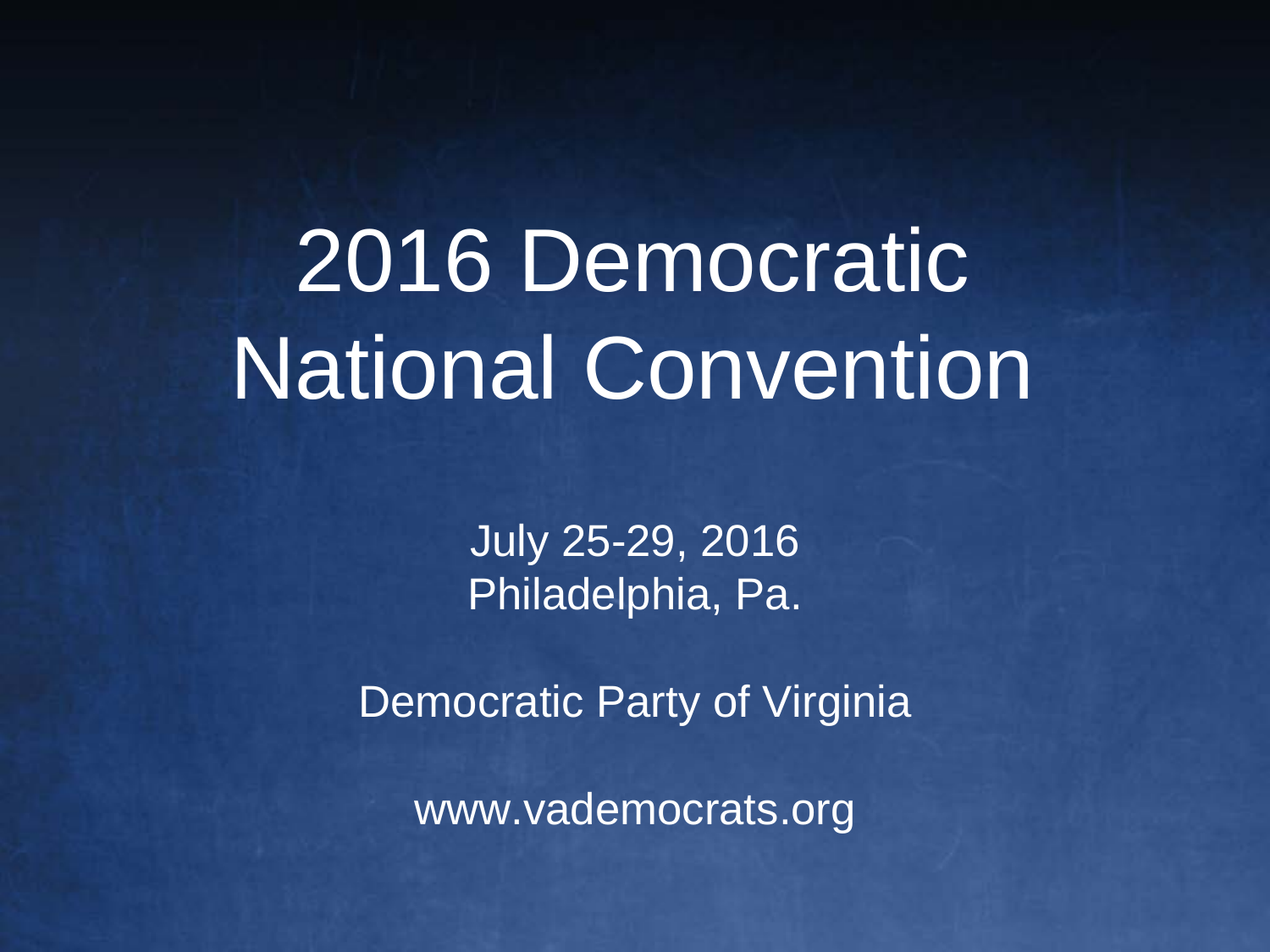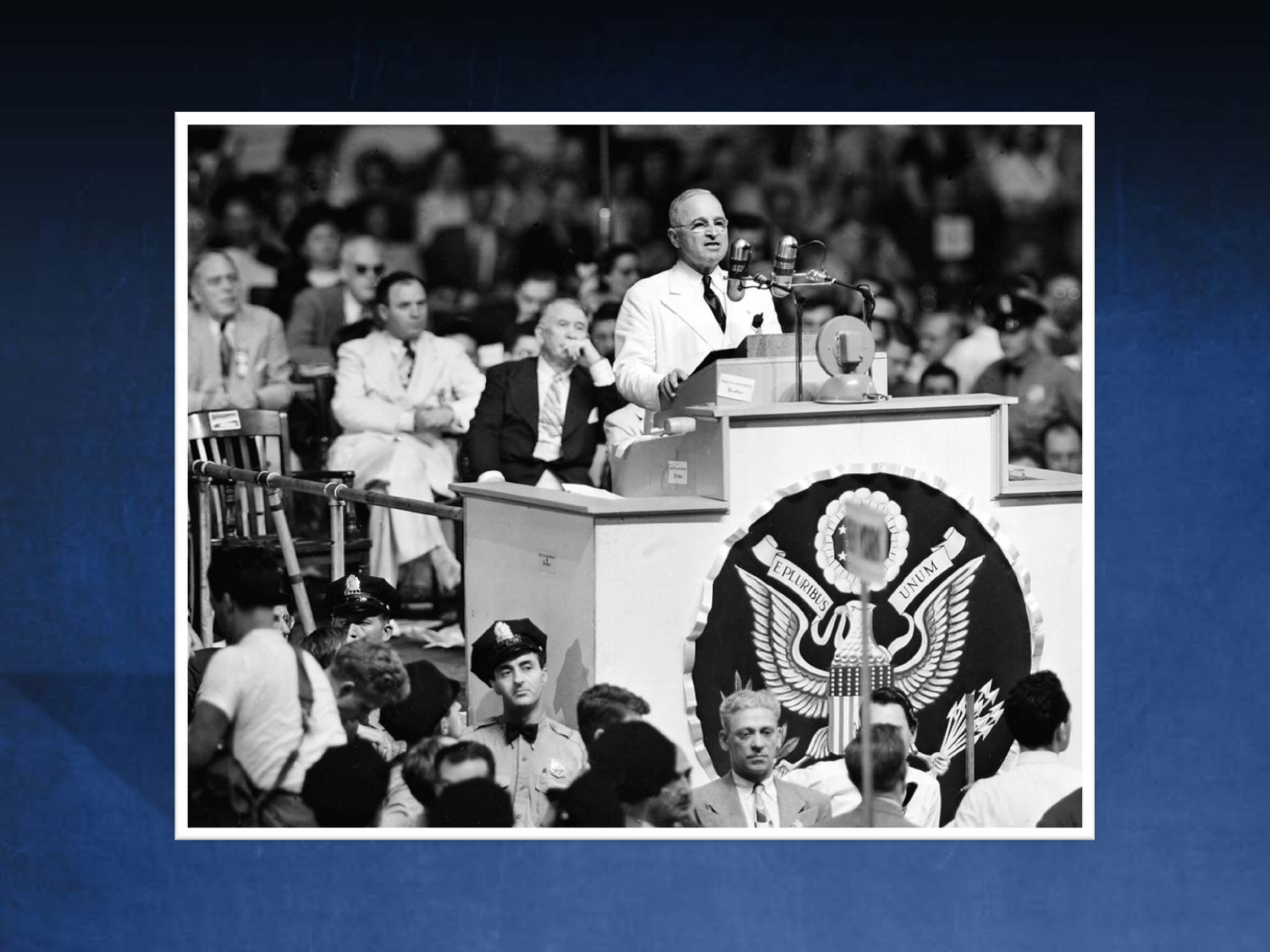#### Delegate Selection Process: Differences from 2012

- Not a lot of difference in Rules
- National Convention is smaller
	- (5,077 vs. 4,508 delegates)
	- Va gets fewer national delegates (95 vs. 106), alternates (8 vs. 9)
- Convention is much earlier (July 25 vs. Sept. 3)
- Overall calendar is similar:
	- IA, NH, SC, NV February 1, 9, 20, 27
	- Everyone else March 1 to June 15
- But, as in 2008, we have a contested race!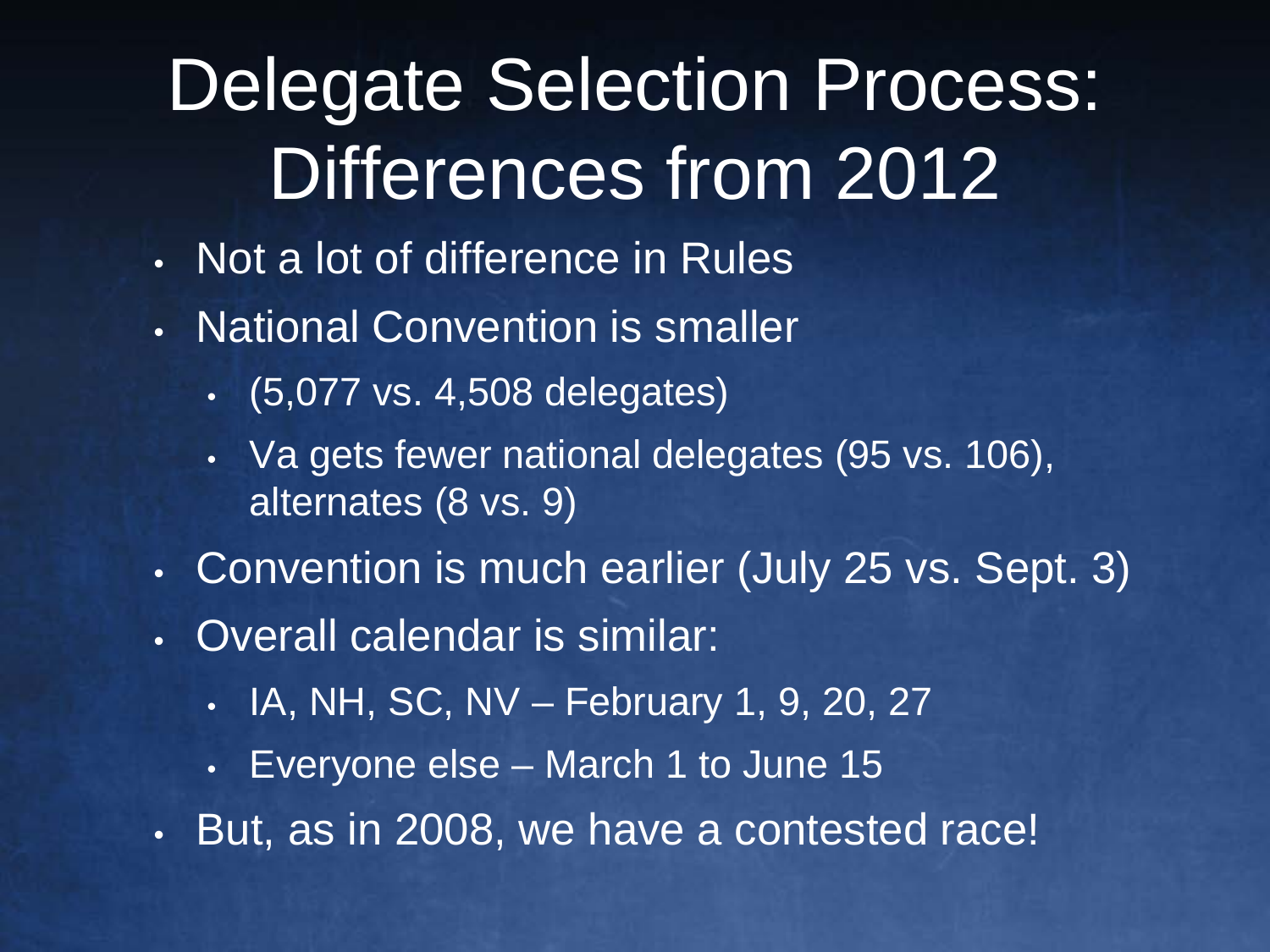#### Convention Delegate Breakdown (approximate)

- Democratic National Convention:
	- 4,508 Delegates
		- 3,769 pledged, 739 unpledged
	- 319 Alternates
- Virginia:
	- 109 Delegates
		- 95 pledged, 14 unpledged
	- 8 Alternates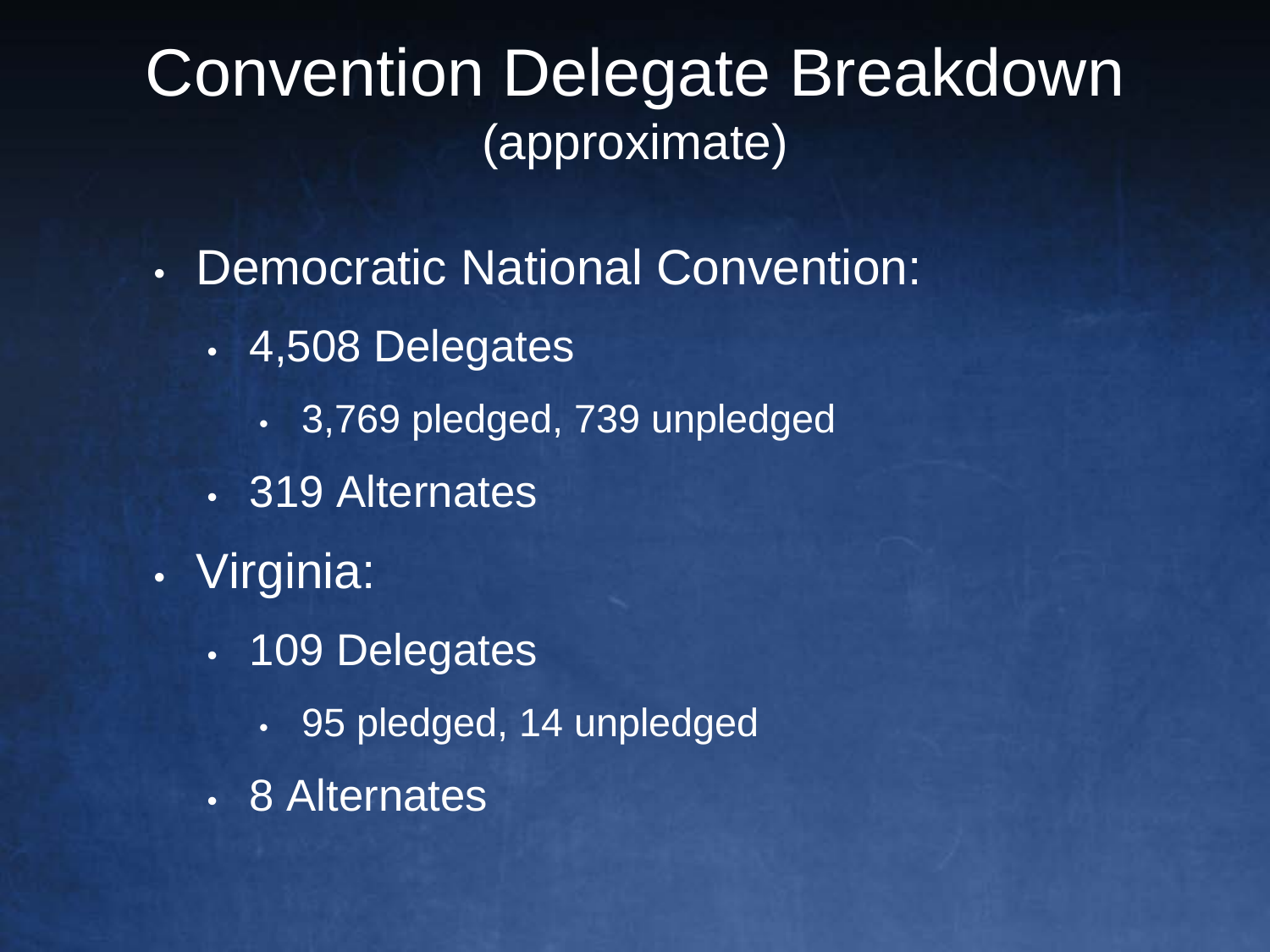# Democratic National Convention

- Nominates Candidates for President and Vice-President
- Adopts Party Platform
- Advertisement for Party/Candidates
- Information/training
- Fun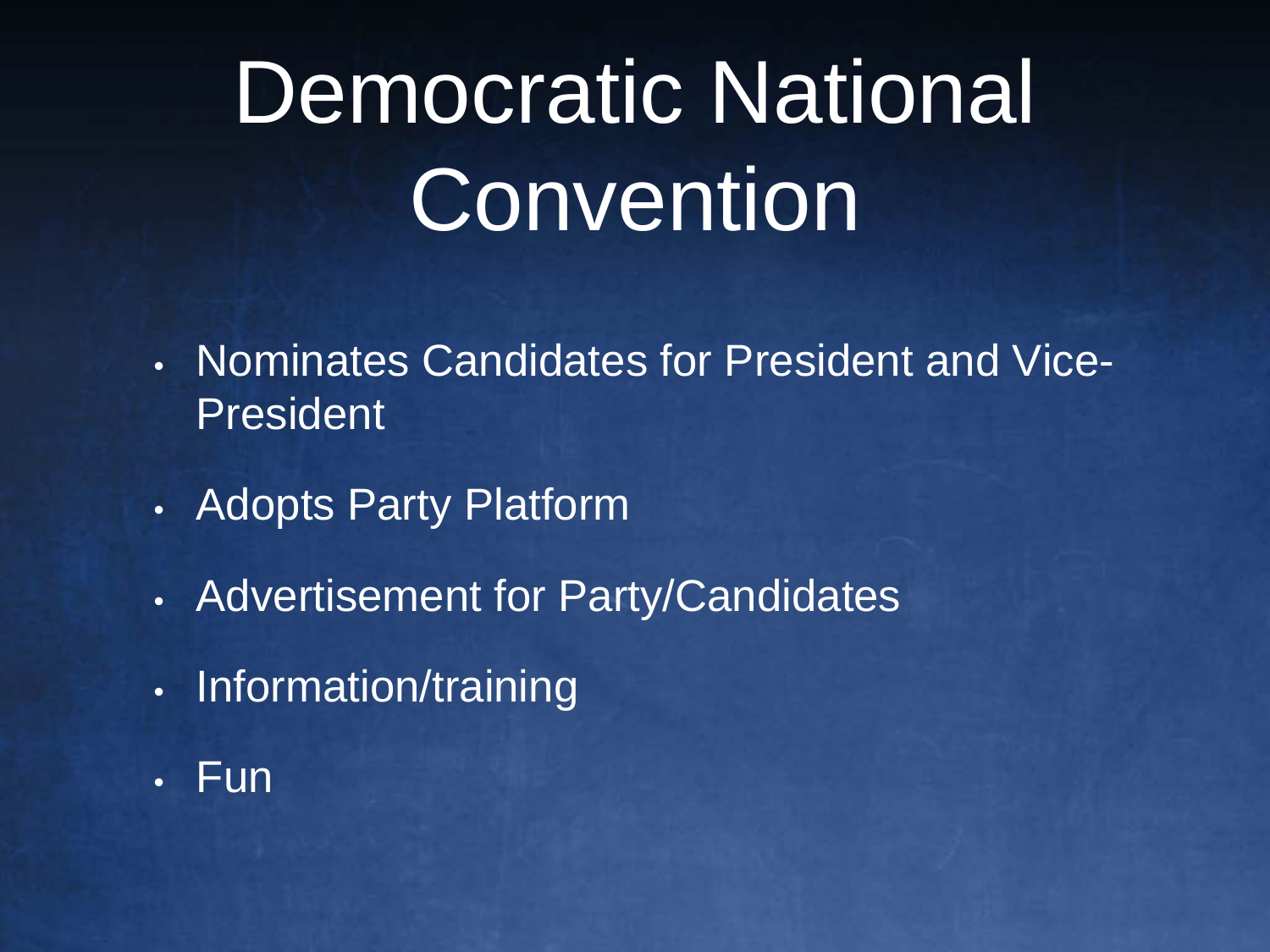# Virginia Delegate Selection Plan Summary

- Presidential Preference Primary
	- March 1, 2016 Primary
	- Allocates Virginia's convention delegates among presidential candidates
- Caucus/Convention Process
	- City/County Caucuses elect 2,000 delegates and 1000 alternates to Congressional District and State **Conventions**
	- District/State Conventions elect 95 delegates, 8 alternates to National Convention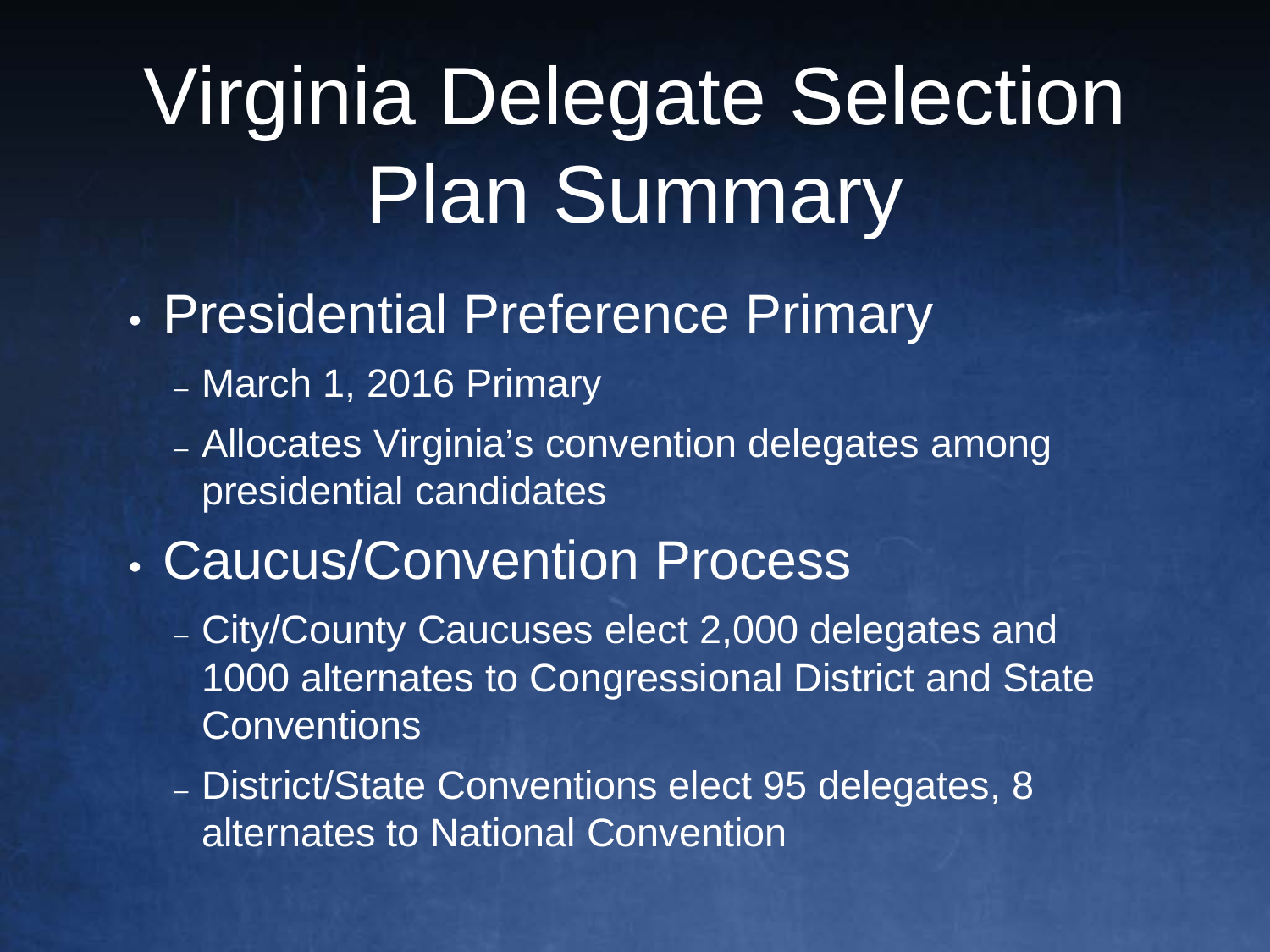### Virginia Delegate "Pyramid"

National: 21 At Large & 12 PLEO (elected at State convention)

#### National: 62 District (elected at 11 Cong Dist conventions)

State: 2,000 (elected at city/county caucuses)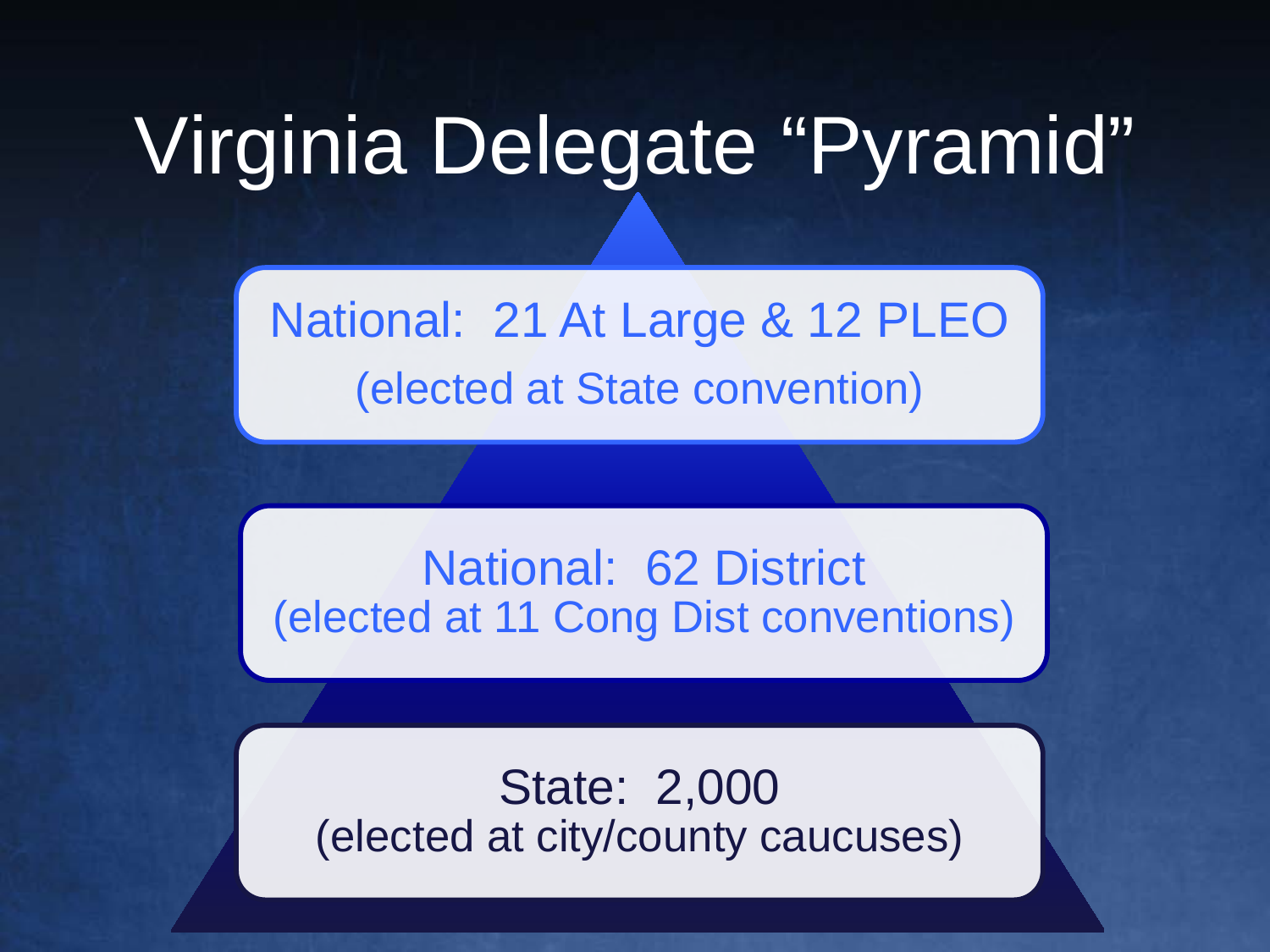# Step 1 - Register to Vote

• Contact Local Registrar or Virginia Department of Elections:

- http://elections.virginia.gov/
- 800-552-9745
- Must be 18 by Election Day, U.S. Citizen
- Register at courthouse, DMV, other sites
- You can register by mail
- Fill out form completely and verify
- No party registration
- Deadline for Primary is February 8, 2016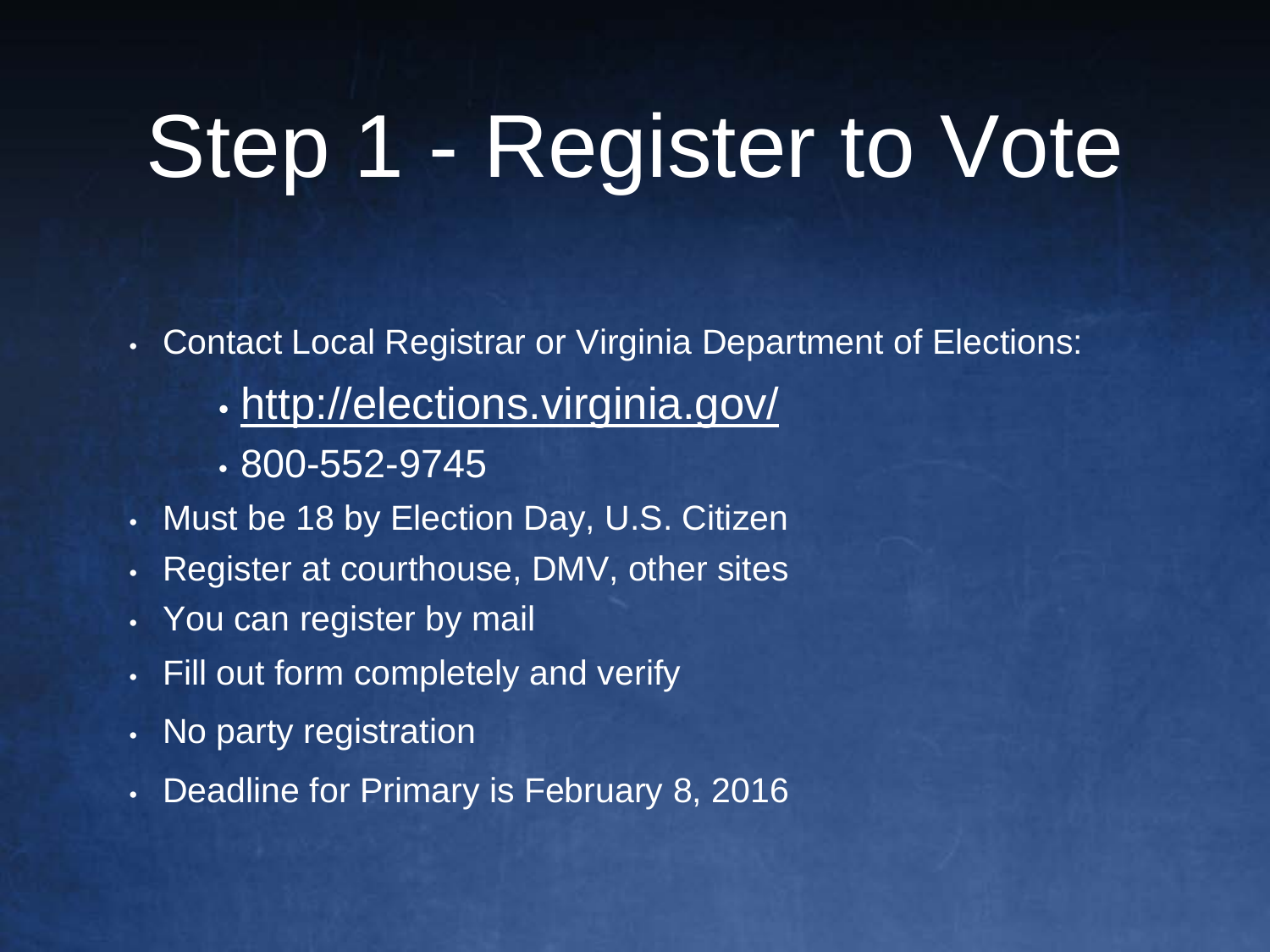## Step 2 - Volunteer

• Presidential Candidates: – Hillaryclinton.com – martinomalley.com – go.berniesanders.com • Volunteer to help your local party – Contact DPVA VaDemocrats.com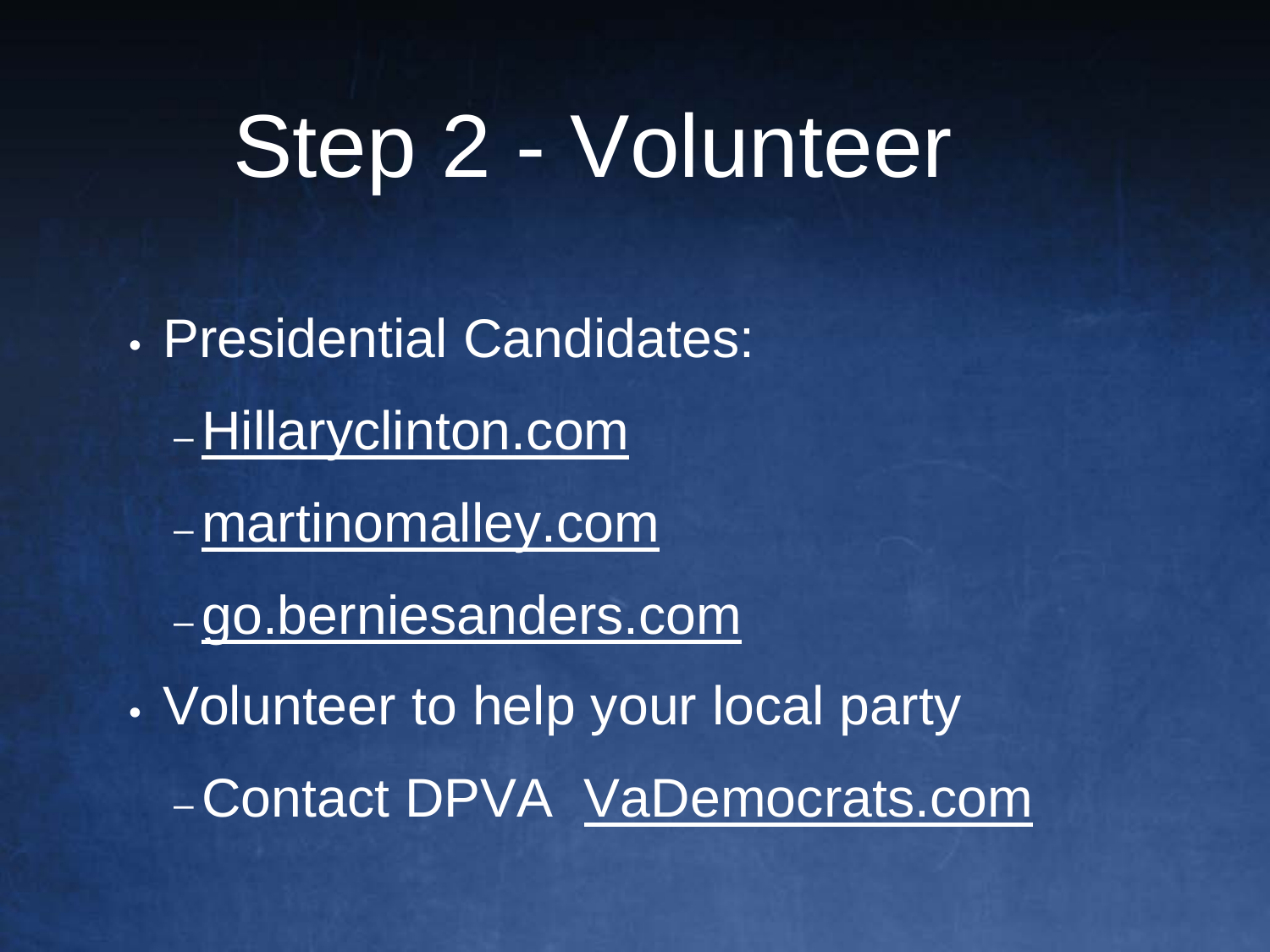#### Step 3 - Presidential Primary – March 1

- Ballot order: Clinton, O'Malley, Sanders
- Vote at your regular polling place, 6 am 7 pm
- Absentee voting has begun
- Must choose Democratic or Republican Primary
- No Loyalty Oath for Democratic Primary
- DPVA plans a hotline & election day boiler room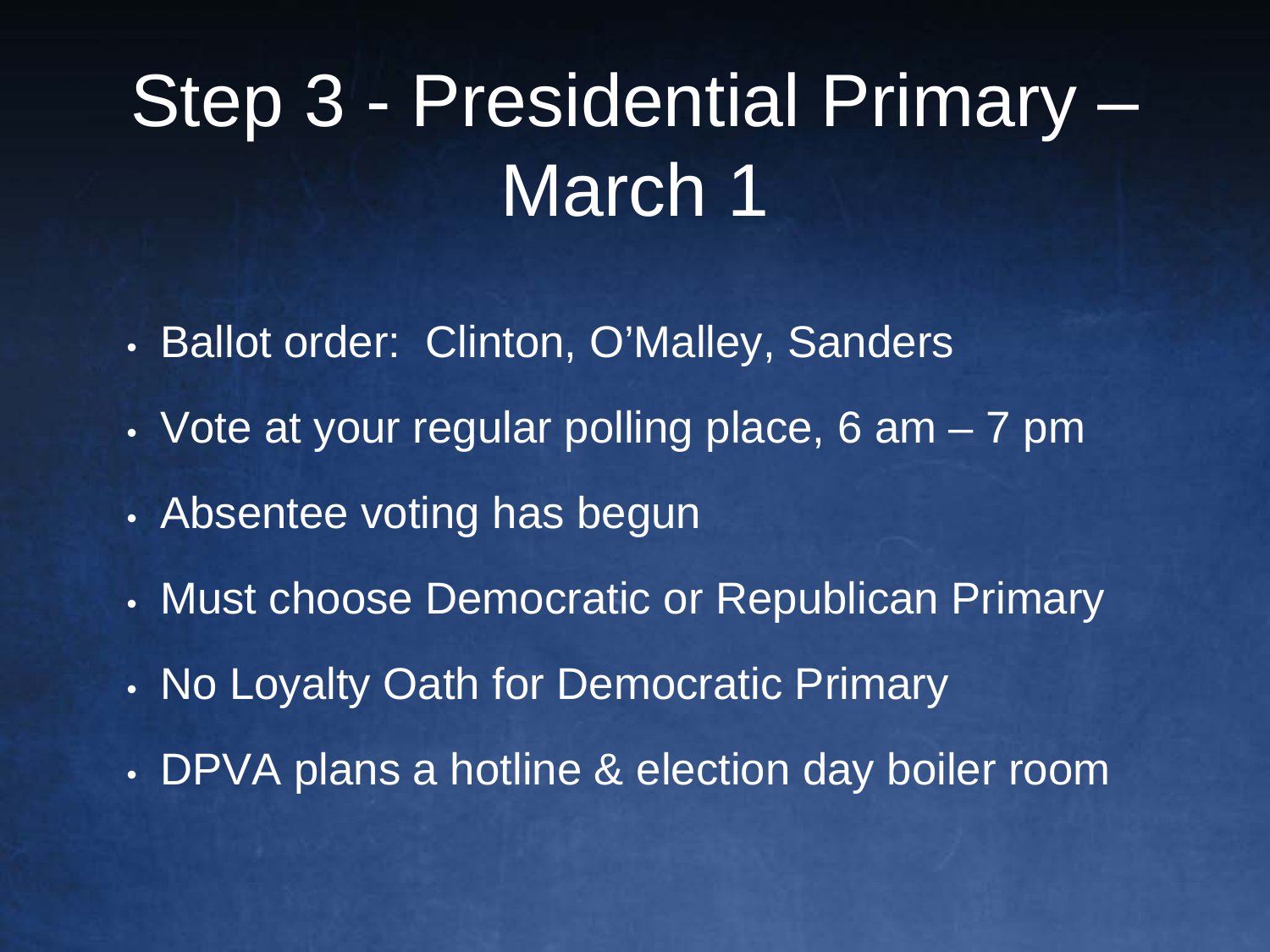#### Primary Delegate Selection

Primary: Allocates Delegates (15% threshold)



#### Delegate Selection: Separate Swim Lanes for each Candidates' Supporters

- City/County Caucuses  $\rightarrow$  State Delegates to Congressional District and State Conventions
- CD & State Conventions  $\rightarrow$  National Delegates to National Convention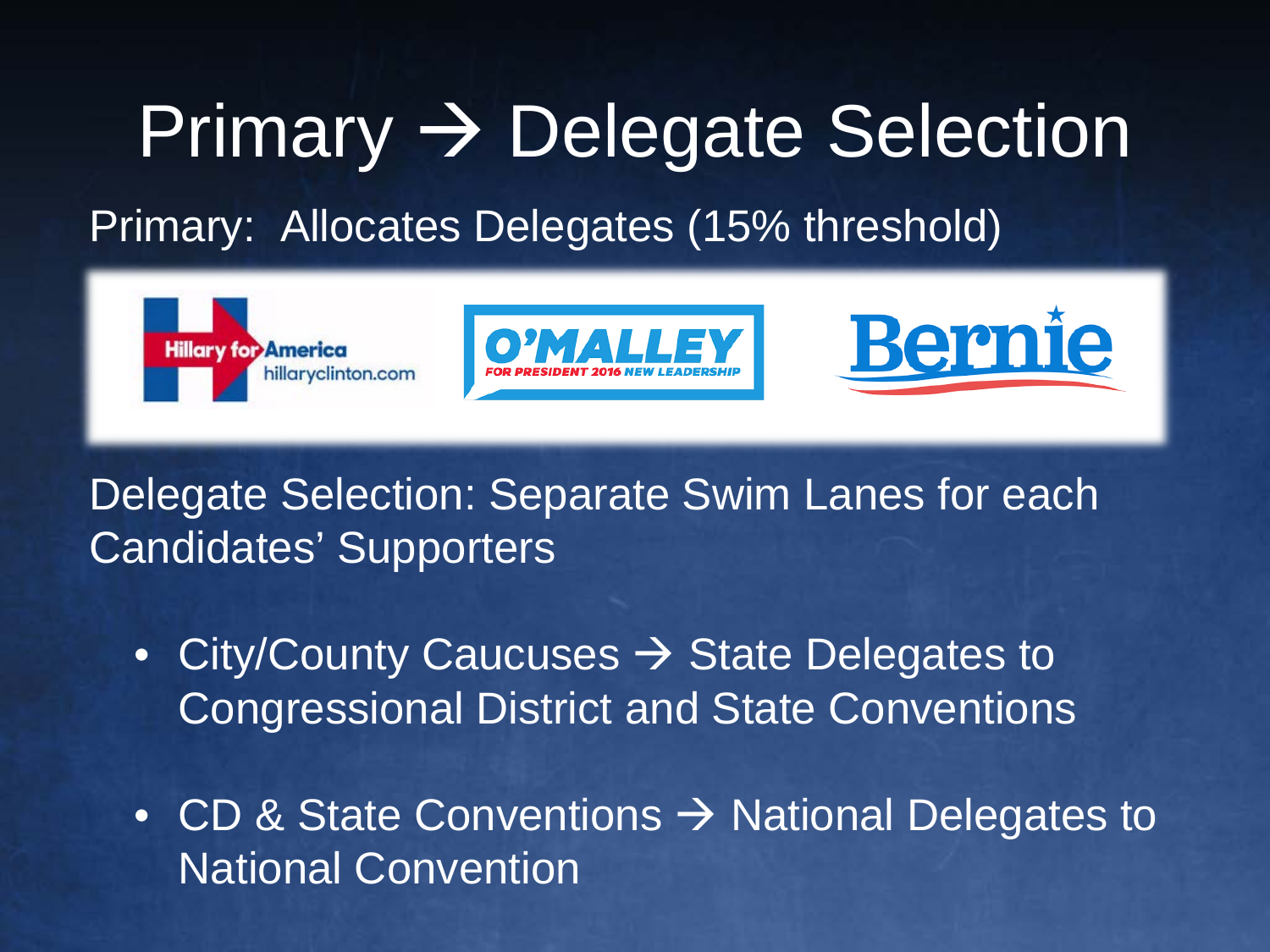# Step 4 - City and County **Caucuses**

- City/County caucuses elect cong district/state convention delegates and alternates
- May be assembled or unassembled caucuses
- April 16, 12:00 noon or April 18, 7:30 p.m.
- Absentee voting (optional) April 14, 7:00 p.m.
- Delegate filing deadlines April 9 or 11
- Caucuses must be publicized and locations must be ADA accessible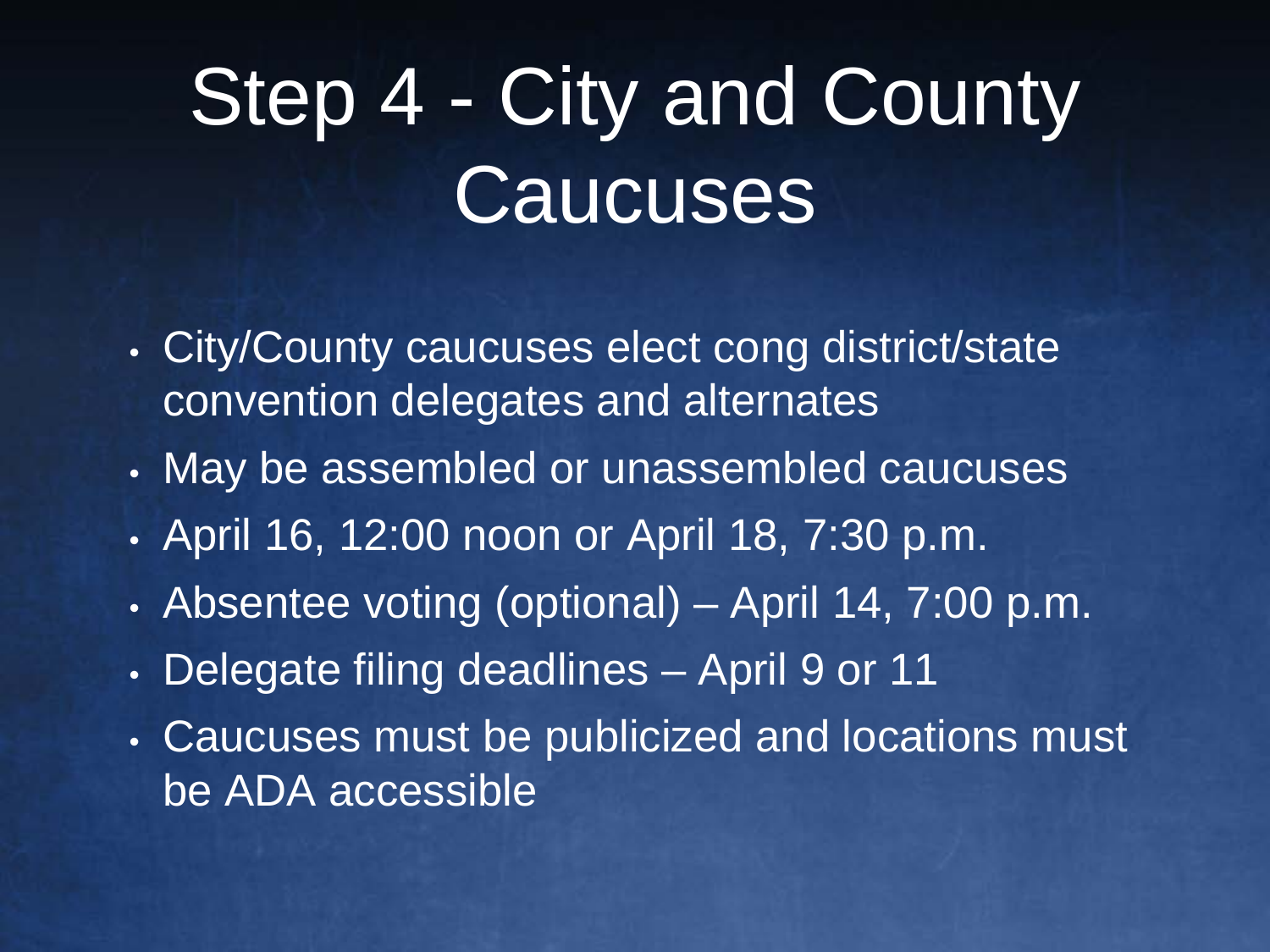## City and County Caucuses

- Each city/county is apportioned a certain number of delegates & alternates (State Convention Call)
- Those delegates & alternates are allocated to Presidential Candidates based on Primary % in that city/county
- If the maximum number or fewer delegates & alternates pre-file for each candidate, party can cancel caucus
- Slate voting is permitted
- Voters committed to a candidate elect delegates & alternates committed to that candidate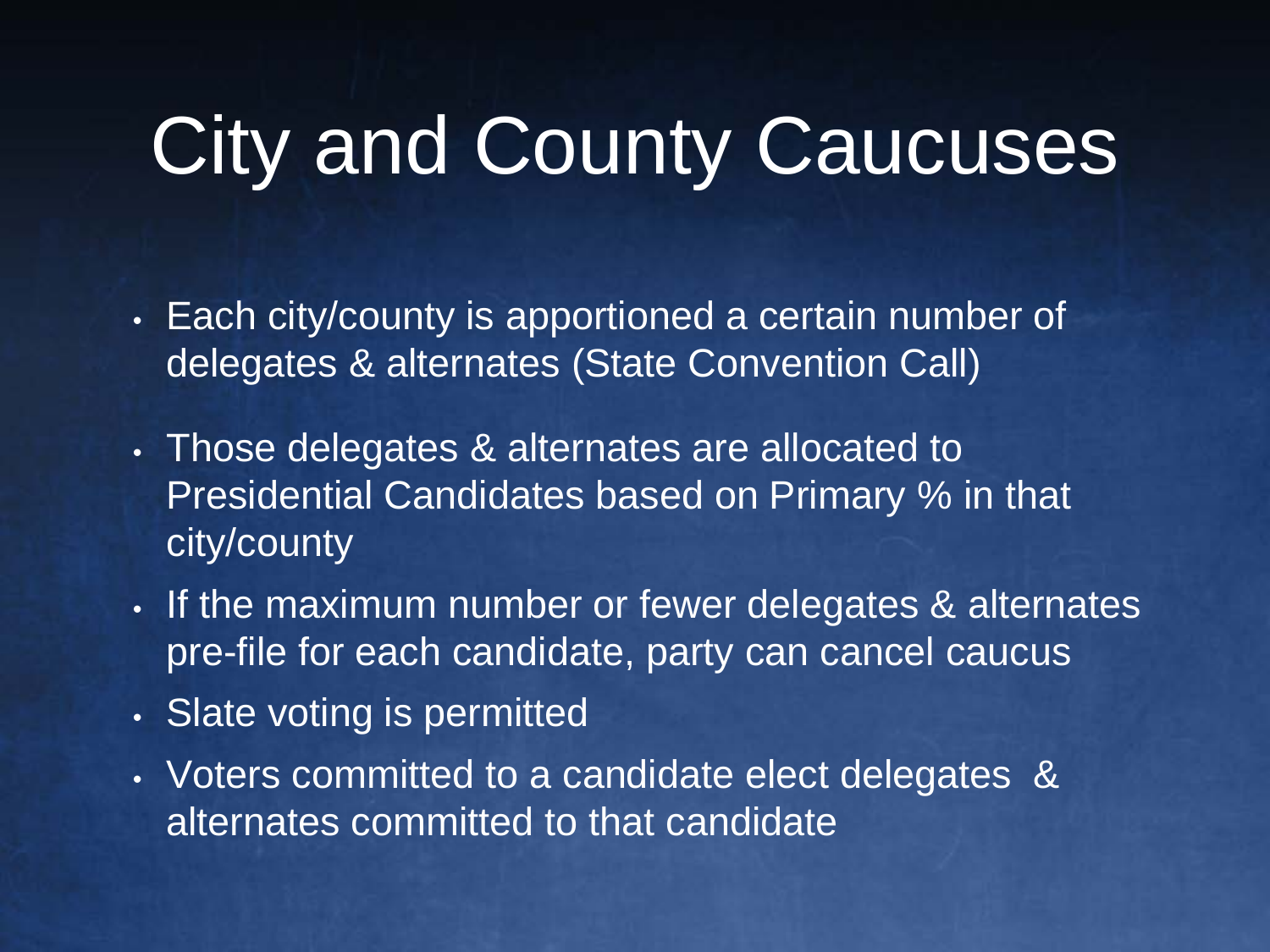## City and County Caucuses

• To participate in a city or county caucus:

- Be a registered voter
- Reside in the jurisdiction
- Sign a Democratic pledge form
- To be a State Convention delegate
	- Prefile
		- Indicating candidate preference
	- Voluntary Administrative Fee of \$25 max to cover expenses (may be waived)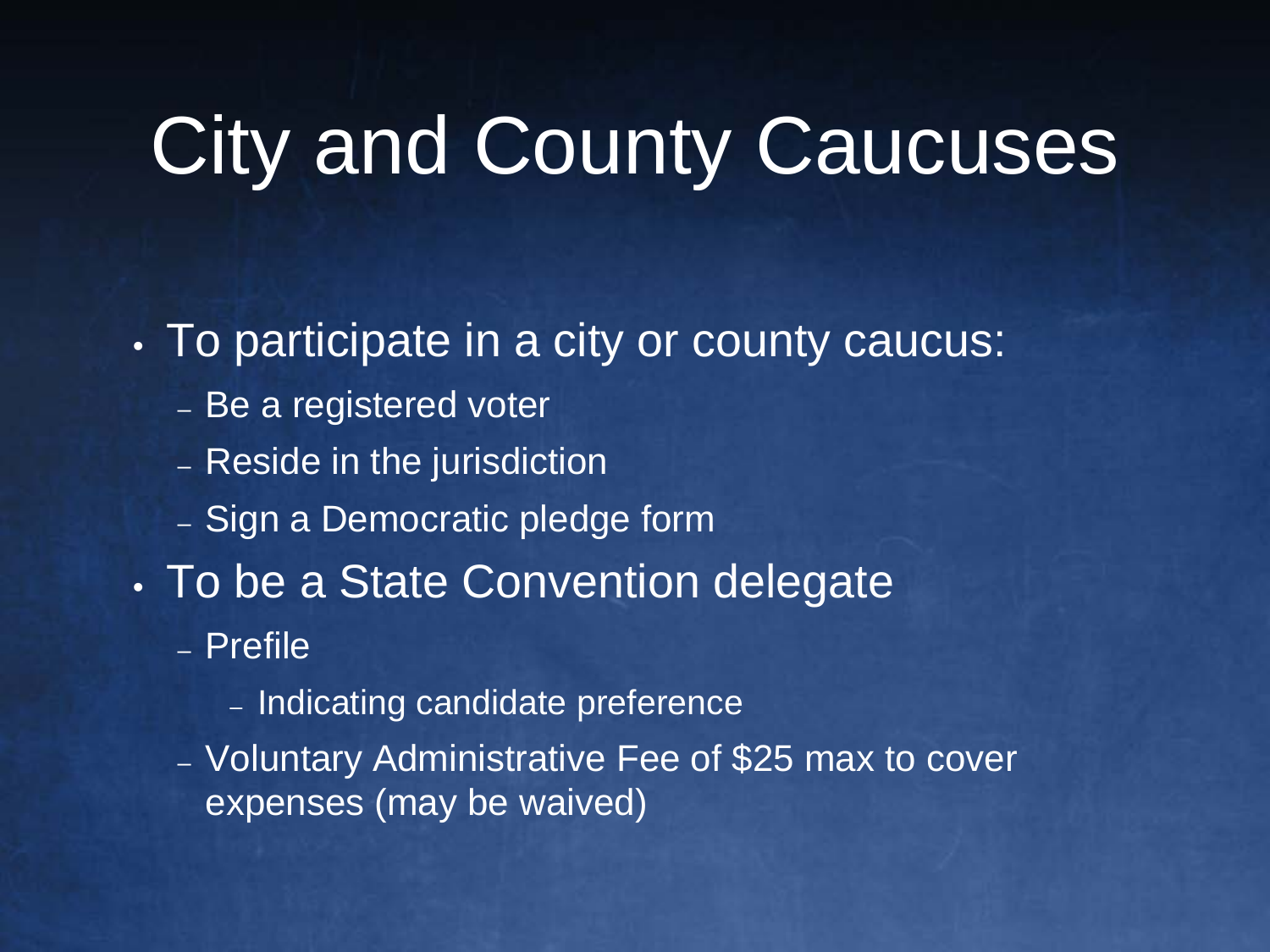## Step 5 - National Convention Delegate Elections

#### • District Conventions

- Elect 62 delegates, 6 alternates 3 to 8 delegates per CD, six CDs elect an alternate
- May 7, 14, or 21
- Filing Deadlines: 14 days before convention
- State Convention
	- Elects 21 At-large delegates, 2 alternates, 12 Party Leader/Elected Official delegates
	- June 18, Richmond Va
	- Filing Deadline: May 25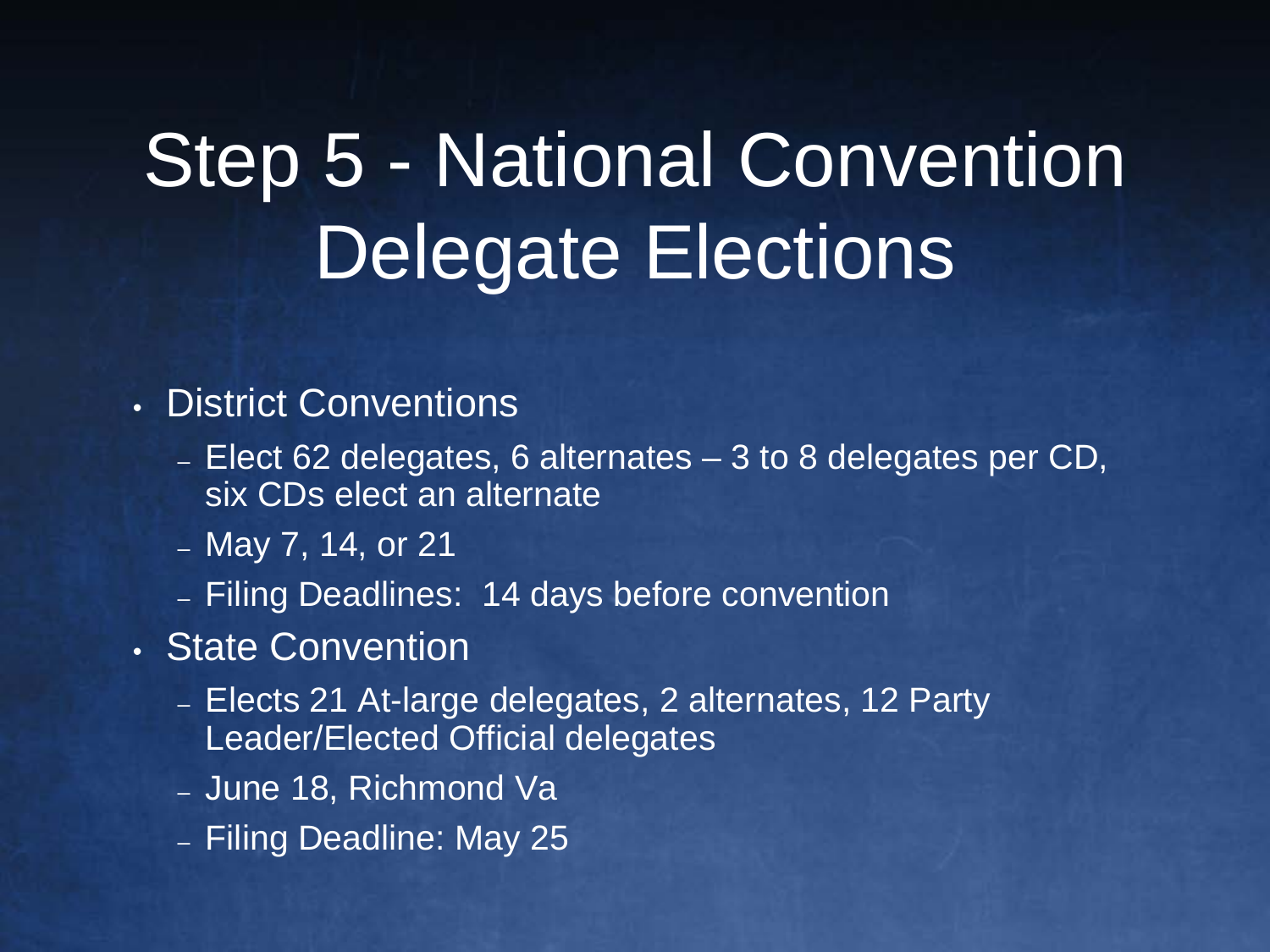#### DISTRICT LEVEL DELEGATES

| CONG.<br>DIST. | <b>DELEGATES</b> |                |                | <b>ALTERNATES</b> |                |                |
|----------------|------------------|----------------|----------------|-------------------|----------------|----------------|
|                | <b>MALE</b>      | <b>FEMALE</b>  | <b>TOTAL</b>   | <b>MALE</b>       | <b>FEMALE</b>  | <b>TOTAL</b>   |
| #1             | $\overline{2}$   | 3              | 5              | 1                 | $\overline{0}$ | 1              |
| #2             | 3                | $\overline{2}$ | 5              | $\overline{0}$    |                | 1              |
| #3             | $\overline{4}$   | $\overline{4}$ | 8              | $\overline{0}$    | $\overline{0}$ | $\overline{0}$ |
| #4             | 3                | 3              | 6              | $\overline{0}$    | $\overline{0}$ | $\overline{0}$ |
| #5             | $\overline{2}$   | 3              | 5              | 1                 | $\overline{0}$ | 1              |
| #6             | $\overline{2}$   | $\overline{2}$ | $\overline{4}$ |                   | $\overline{0}$ | 1              |
| #7             | 3                | $\overline{2}$ | 5              | $\overline{0}$    | 1              | 1              |
| #8             | $\overline{4}$   | $\overline{4}$ | 8              | $\overline{0}$    | $\overline{0}$ | $\overline{0}$ |
| #9             | $\overline{2}$   | 1              | 3              | $\overline{0}$    | 1              | 1              |
| #10            | 3                | 3              | 6              | $\overline{0}$    | $\overline{0}$ | $\overline{0}$ |
| #11            | 3                | $\overline{4}$ | $\overline{7}$ | $\overline{0}$    | $\Omega$       | $\overline{0}$ |
| <b>TOTAL</b>   | 31               | 31             | 62             | 3                 | 3              | 6              |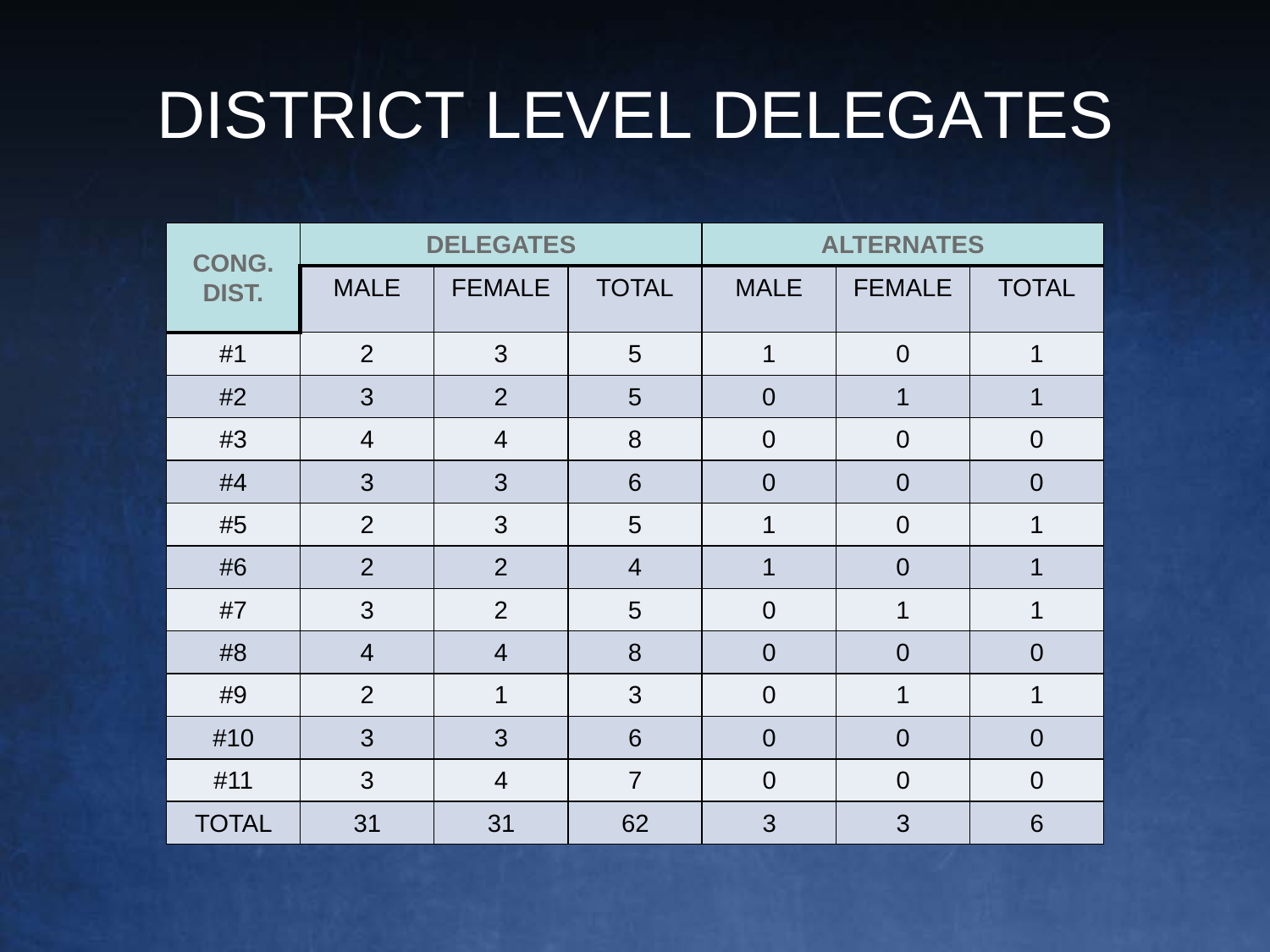## **Other Convention Business**

- Congressional District Conventions
	- Elector one per district
	- Resolutions (optional)
	- Other business (Congressional nominations)
- **State Convention**
	- Election of DNC Members (take office post-conv)
	- Selection of two at-large electors
	- Resolutions/Platform
- Post-State Convention:
	- Delegation elects 12 Convention Committee (Credentials, Rules, Platform) members, 3 pages, Delegation Chair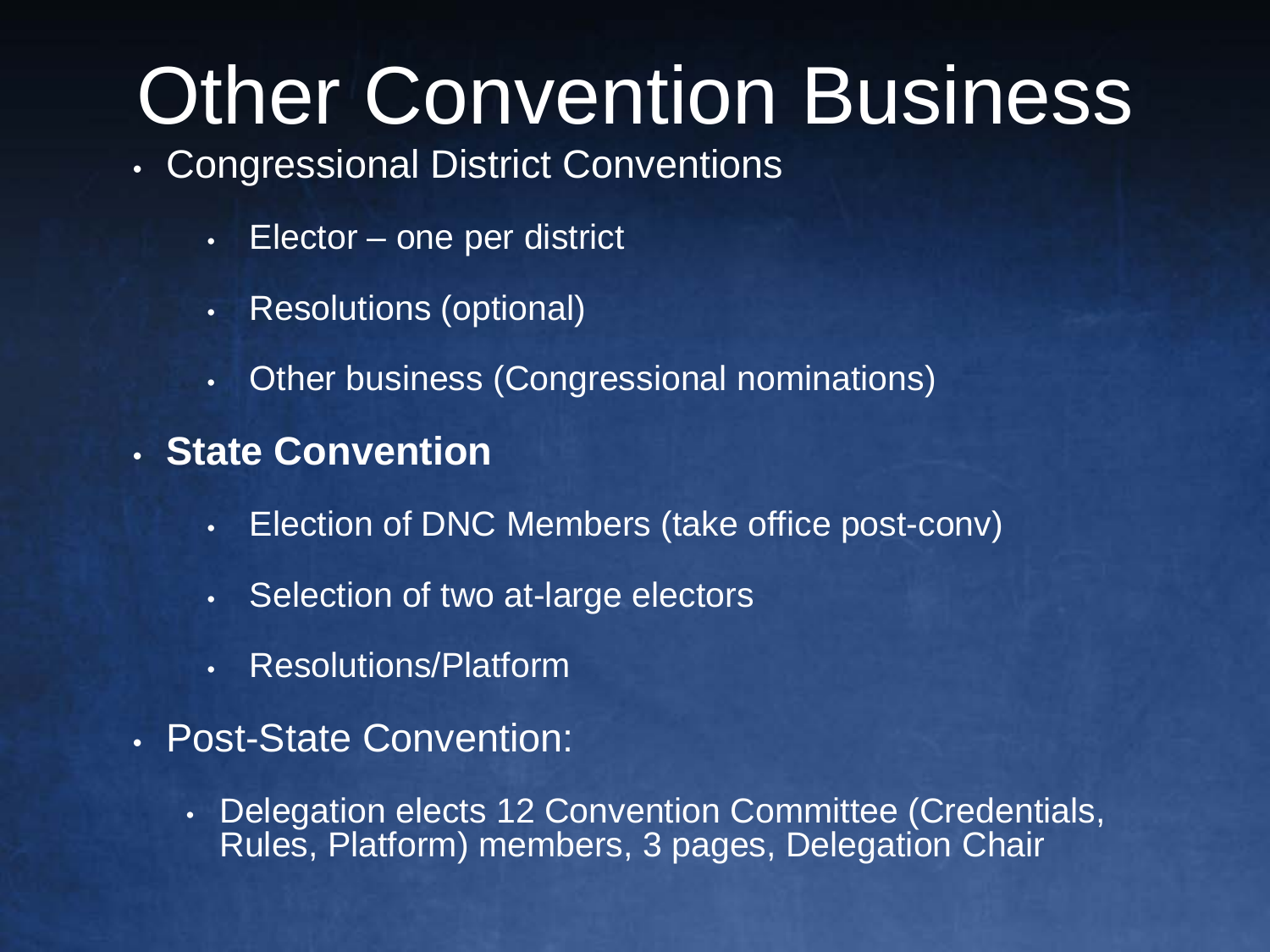# National Convention Delegation

- Virginia's National Delegation equally divided between men and women
- All elected delegates are pledged to a candidate
	- Automatic delegates must declare a preference
- Presidential candidates have the right to approve or disapprove all National Delegate candidates
	- Slate-making is an alternative to disapproval
- If you want to be considered at both the district and state levels, you must file separately for each level.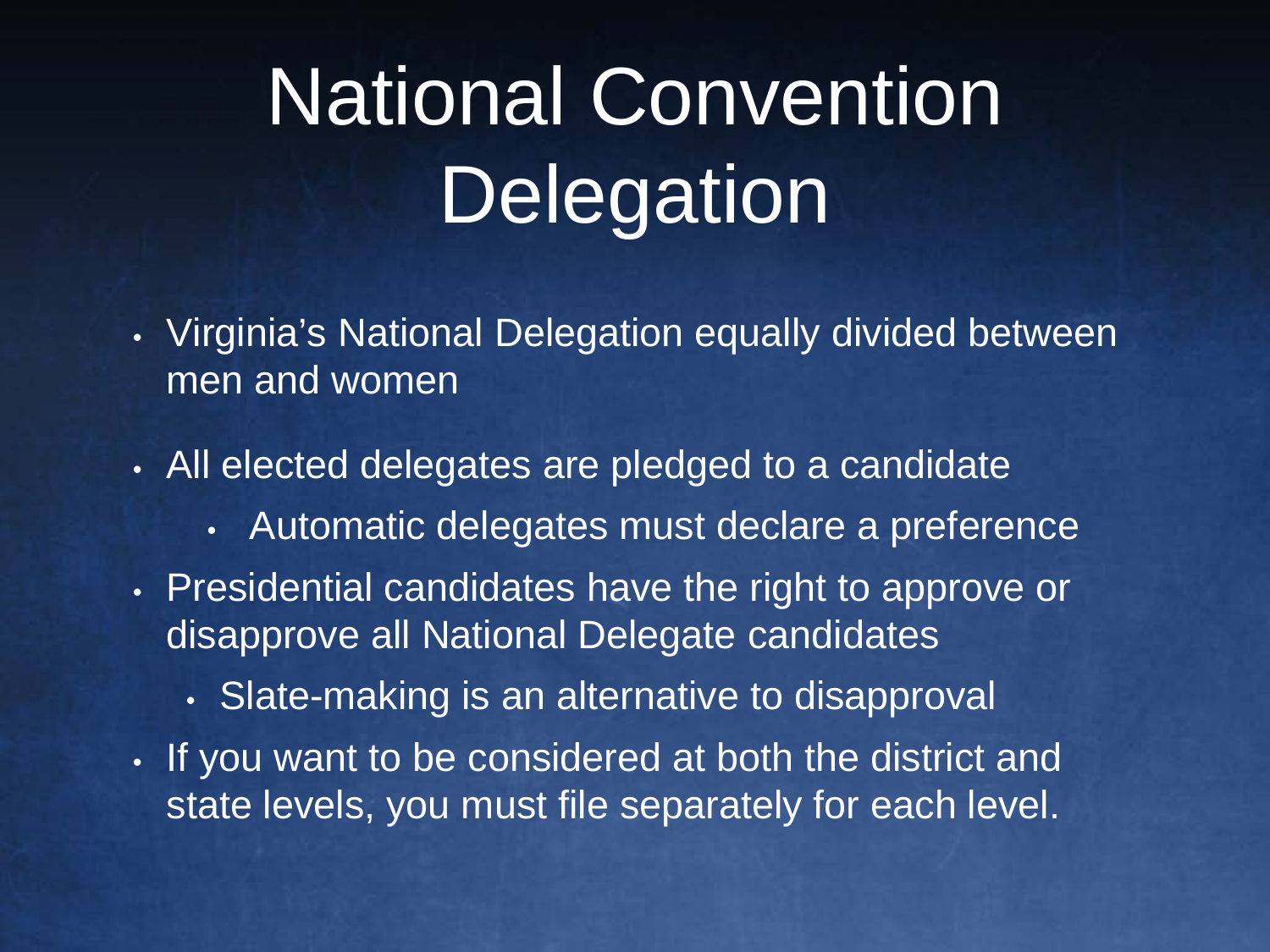#### How Can I be a delegate?

- In general:
	- 1. Work hard for the Democratic Party
	- 2. Work hard for your candidate
	- 3. Campaign
	- 4. Get on your candidate's slate
- State Delegate
- National Delegate Congressional District
- National Delegate At-Large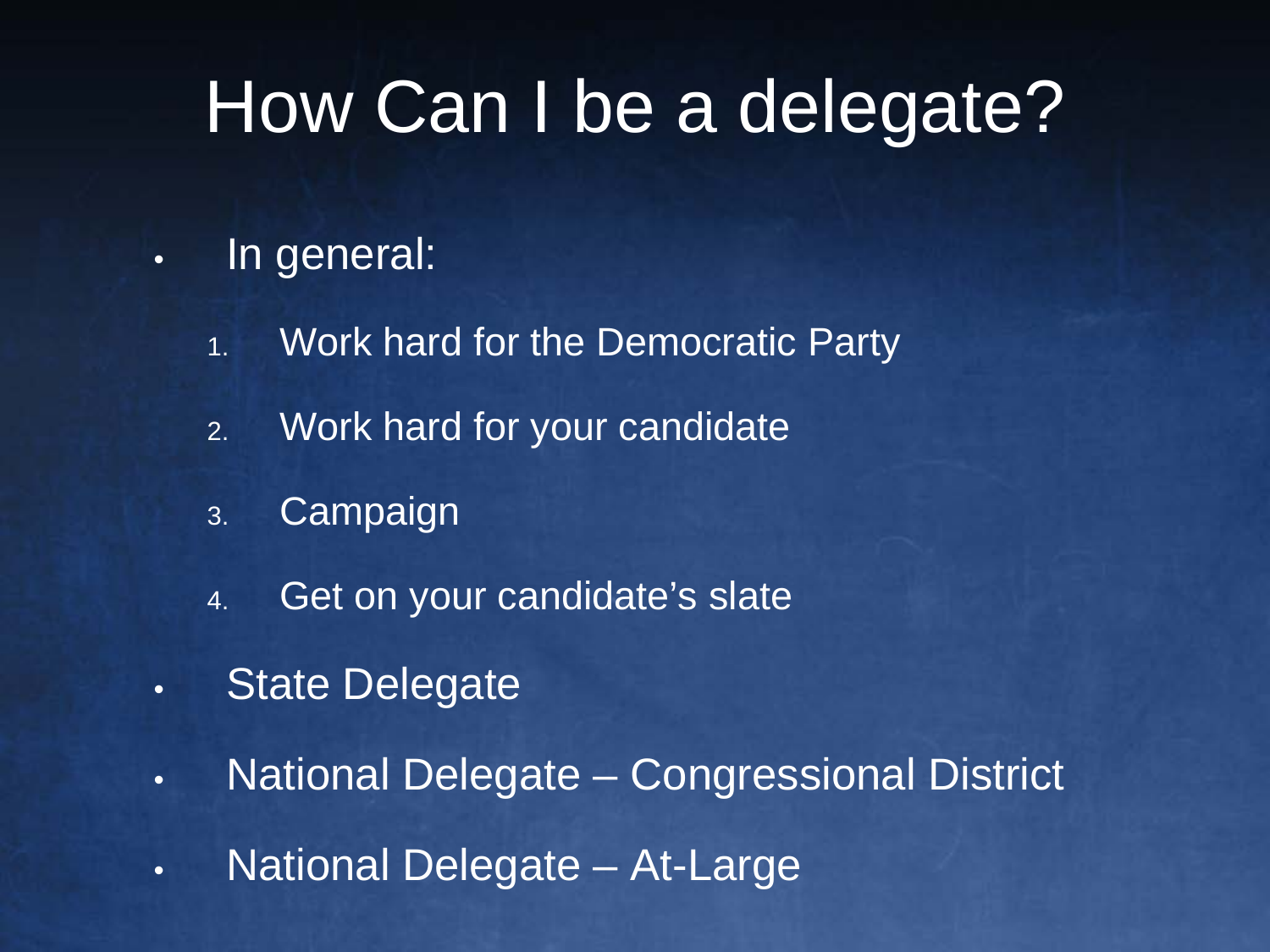### Affirmative Action

- All meetings are open
- Discrimination is prohibited
- Affirmative Action Committee
	- Publicize primary and delegate selection process to all media
	- Special efforts for minority, student, constituency media, press and publications
	- Contact/inform constituency organizations
	- Work with City, County, District Affirmative Action/Outreach Committees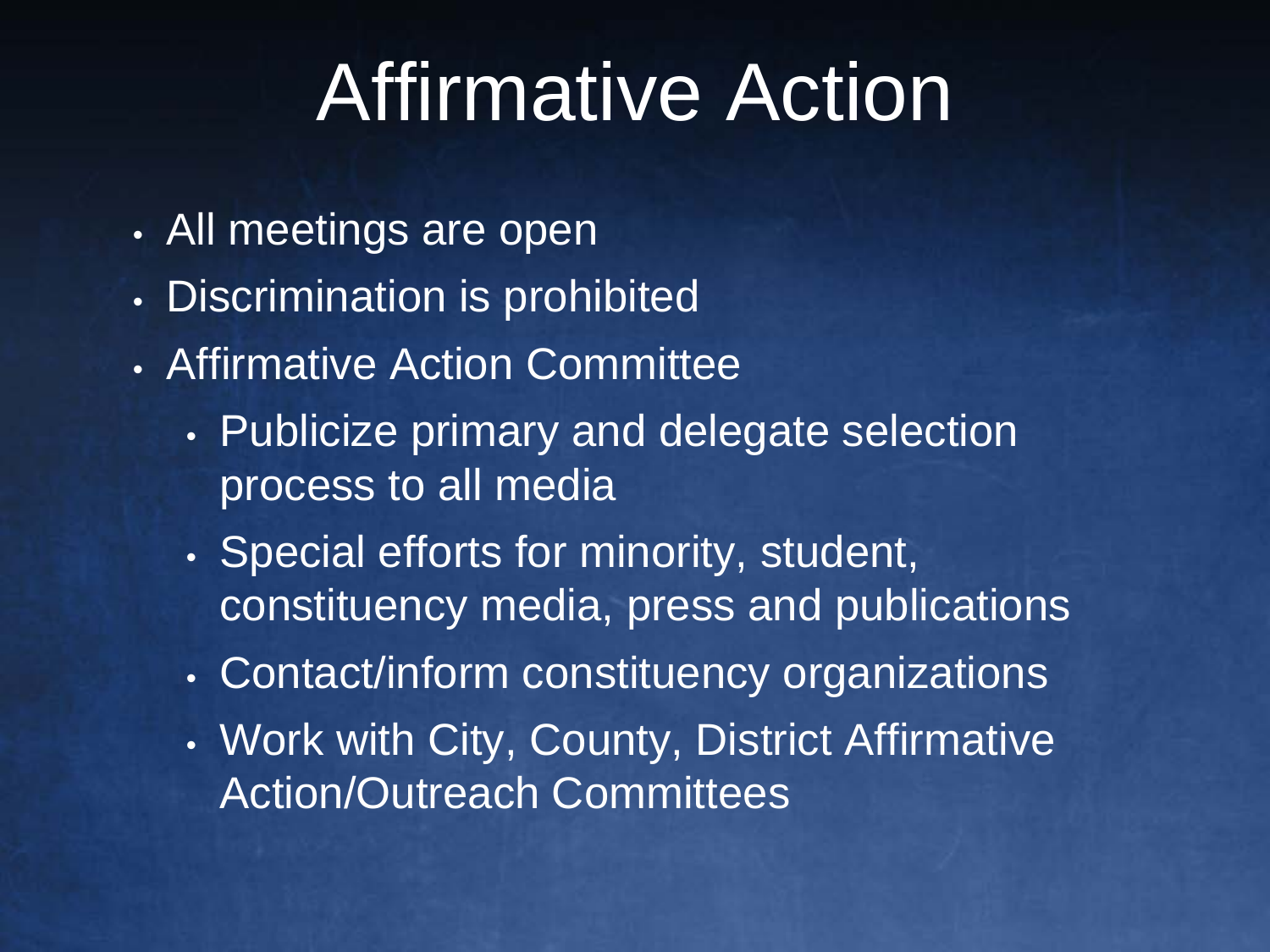# Affirmative Action Goals

- Representation goals (Delegates/Alternates)
	- 34% (38/3) African-Americans
	- 6% (6/1) Hispanic Americans
	- 5% (6) Asian Americans/Pacific Islanders
	- .03% (1) Native American
	- 13% (15/1) Youth (35 & under)
	- 6.5% (6/1) Lesbian, Gay, Bisexual, Transgender
	- 5% (6) People with Disabilities

• Mandated gender equal division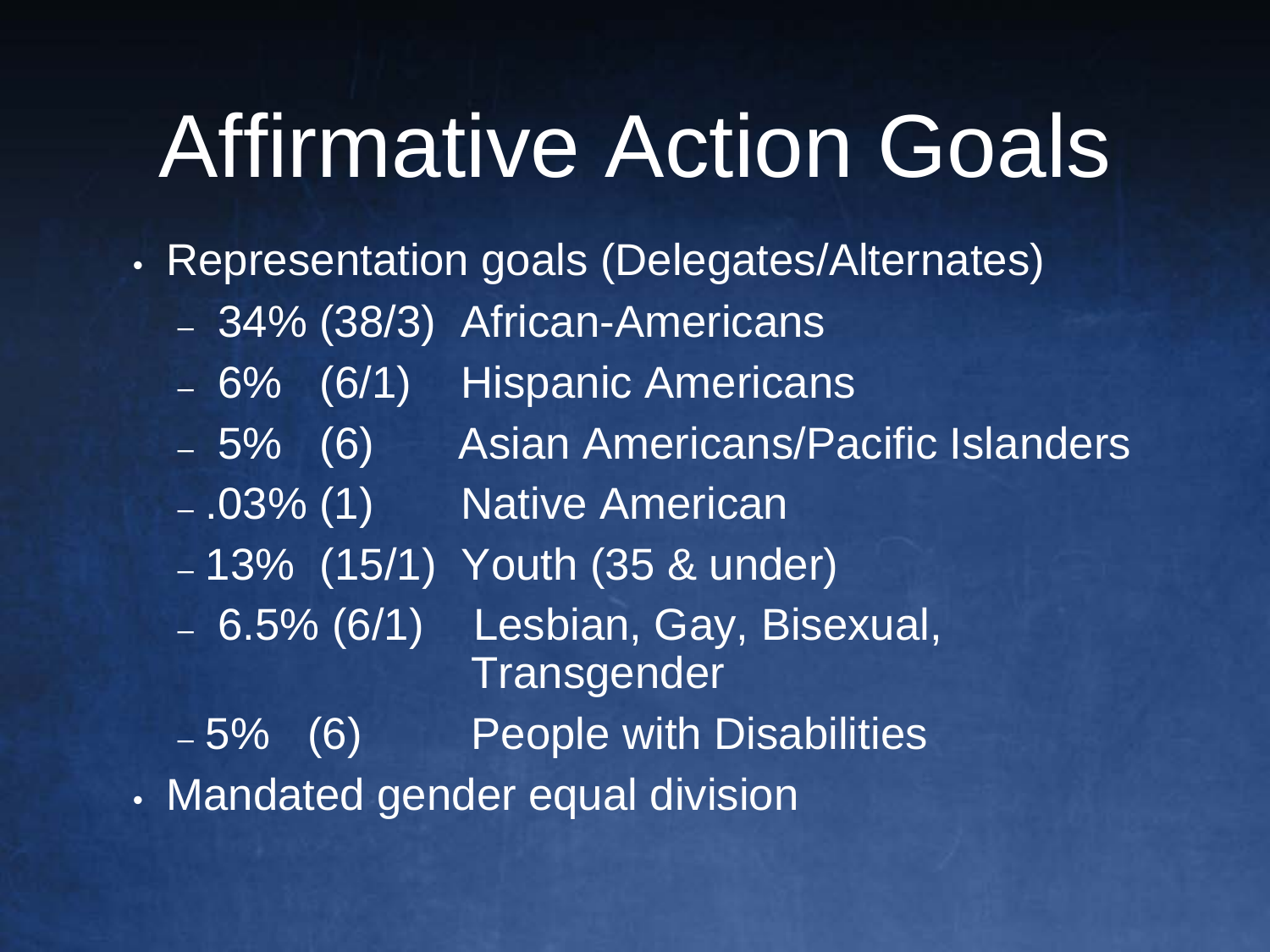#### 8 Gates to the Convention (plus 1)

- 1. Delegate/Alternate
- 2. Cred, Rules, or Platform Committee or Page
- 3. Ask the Party
- 4. Volunteer DNC or Convention Committee http://www.phldnc.com/help-make-history/
- 5. Organization, internship, or media
- 6. Volunteer for candidate
- 7. Ask anybody
- 8. Just go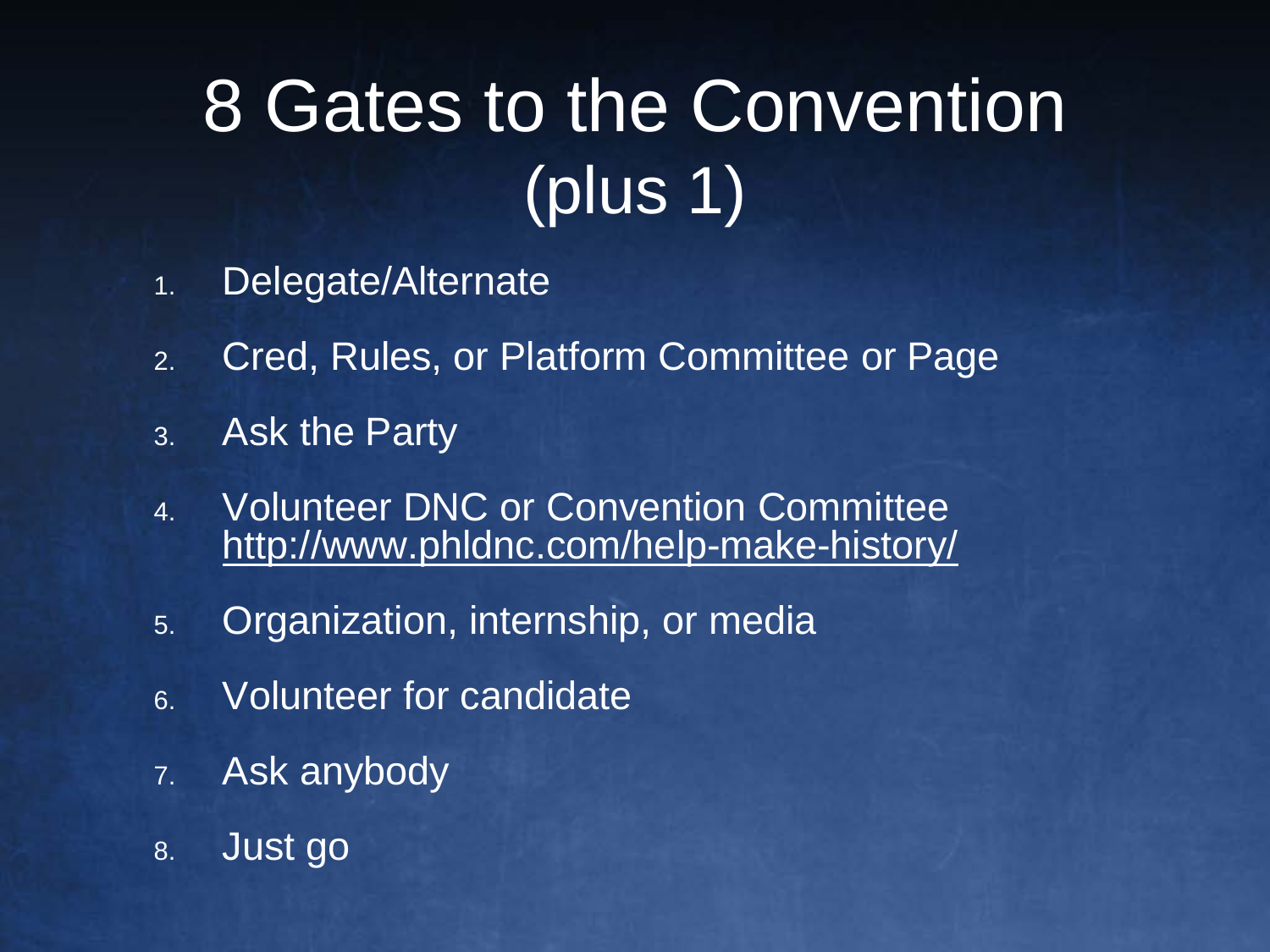# Virginia Process Dates (2016)

- 
- 
- 
- 
- 
- 
- 
- 
- 
- 

• February 8 Voter registration deadline for primary • March 1 Democratic Primary • April 11 or 14 Caucus State Delegate filing deadline • April 16 or 18 City and county caucuses • 4/22, 26, 5/6 National Delegate filing deadline (CD Conv) • May 7, 14, 21 District Conventions • May 25 At-Large, PLEO filing deadline (State Conv) • June 18 State Convention • July 25 Democratic National Convention • Nov. 8 **Election Day**